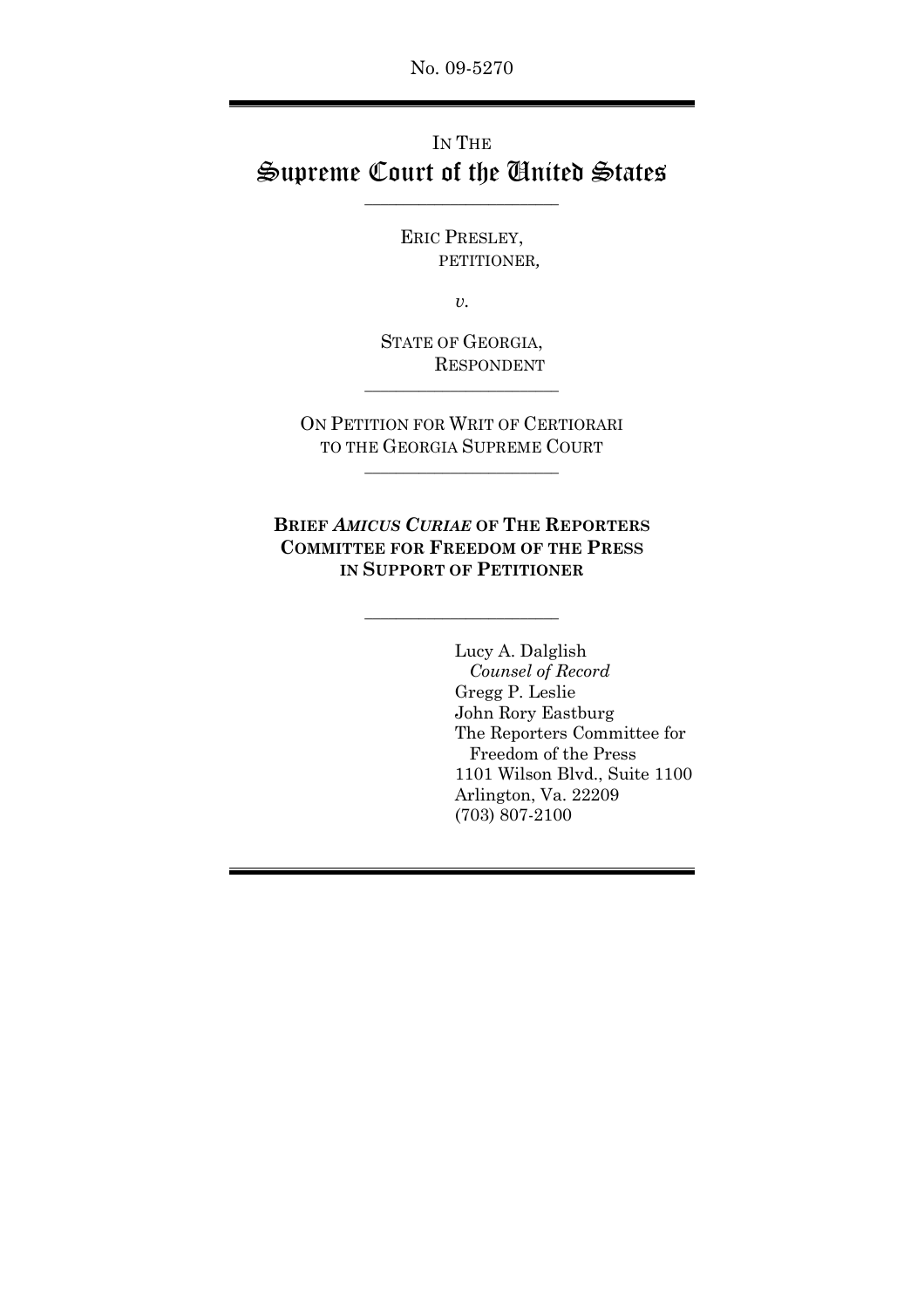# **TABLE OF CONTENTS**

| I. The First Amendment protects public access to<br>voir dire because it is vital to ensure "the basic                                    |
|-------------------------------------------------------------------------------------------------------------------------------------------|
| II. The Court should accept review to reiterate<br>that generalized, speculative concerns are<br>insufficient to overcome the presumption |
| III. The Court should accept review to vindicate<br>the "independent public interest in an                                                |
|                                                                                                                                           |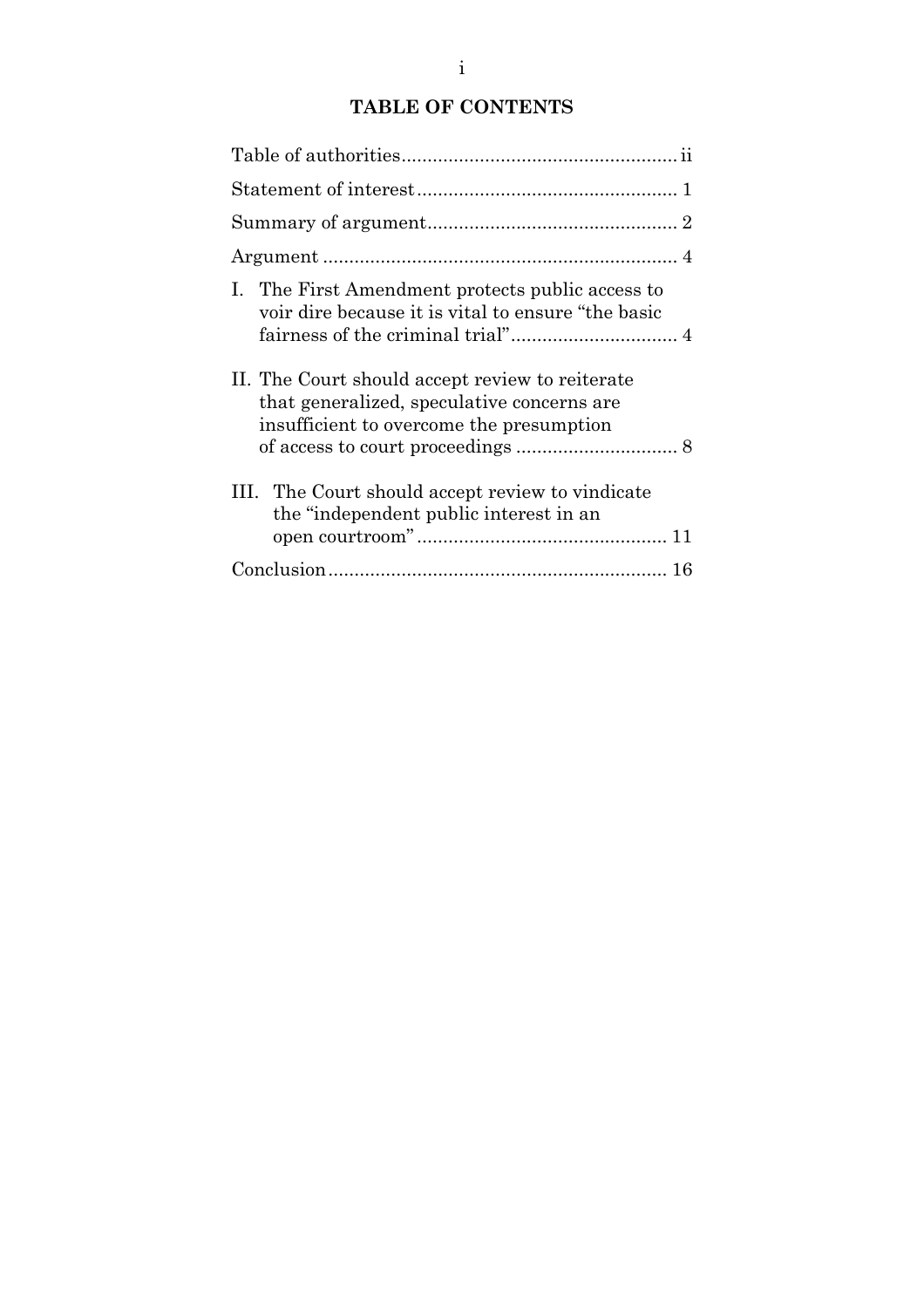## **TABLE OF AUTHORITIES**

### **CASES**

| ABC, Inc. v. Stewart,                                                          |
|--------------------------------------------------------------------------------|
| <i>Associated Press v. District Court,</i><br>705 F.2d 1143 (9th Cir. 1983) 14 |
| Ayala v. Speckard,<br>131 F.3d 62 (2nd Cir.1997) 12, 13, 15                    |
| CNN, Inc. v. $U.S.,$                                                           |
| Duchesne City v. Summum,                                                       |
| El Vocero de Puerto Rico (Caribbean Intern.<br>News Corp.) v. Puerto Rico,     |
| Estes v. Texas,                                                                |
| Gannett Co. v. DePasquale,                                                     |
| Globe Newspaper Co. v. Superior Court,                                         |
| Guzman v. Scully,                                                              |
| In re Dallas Morning News Co.,                                                 |
| In re Globe Newspaper Co.,                                                     |
| In re Oliver,                                                                  |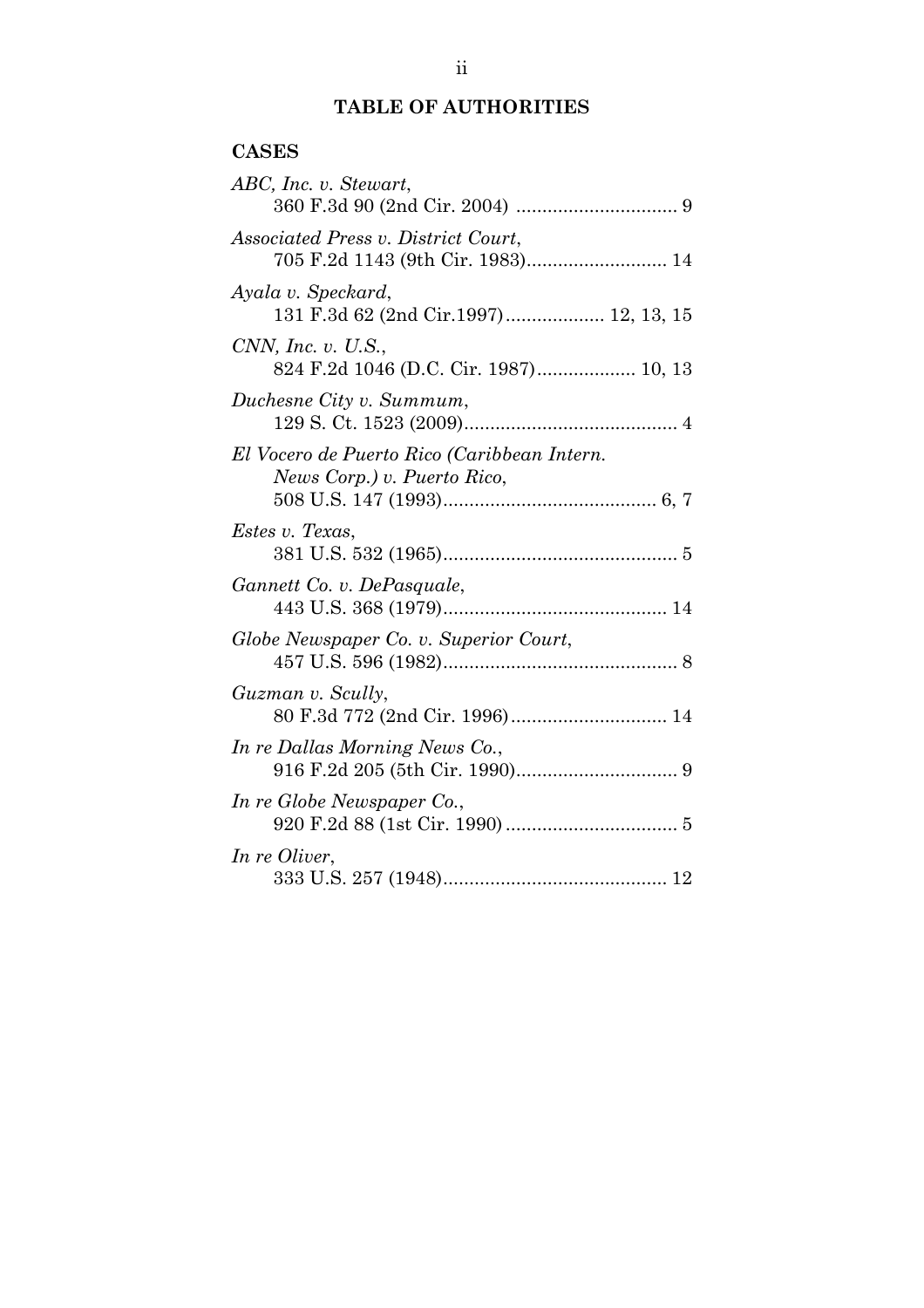| In re The Herald Co.,<br>734 F.2d 93 (2nd Cir. 1984) 14                           |
|-----------------------------------------------------------------------------------|
| Judd v. Haley,<br>250 F.3d 1308 (11th Cir. 2001)  14                              |
| NBC Subsidiary (KNBC-TV), Inc. v. Superior<br>Court, 980 P.2d 337 (Cal. 1999)  15 |
| Oregonian Pub. v. District Court,<br>920 F.2d 1462 (9th Cir. 1990) 14             |
| Press-Enterprise Co. v. Superior Court,                                           |
| Press-Enterprise Co. v. Superior Court,                                           |
| Providence Journal Co. v. Superior Court,                                         |
| Richmond Newspapers, Inc. v. Virginia,                                            |
| Tinsley v. U.S.,                                                                  |
| U.S. v. Antar,                                                                    |
| U.S. v. Brooklier,                                                                |
| U.S. v. Peters,<br>754 F.2d 753 (7th Cir. 1985) 9, 13, 14                         |
| U.S. v. Powers,<br>622 F.2d 317 (8th Cir. 1980) 14                                |
| University of Notre Dame v. Laskowski,                                            |
| Waller v. Georgia,                                                                |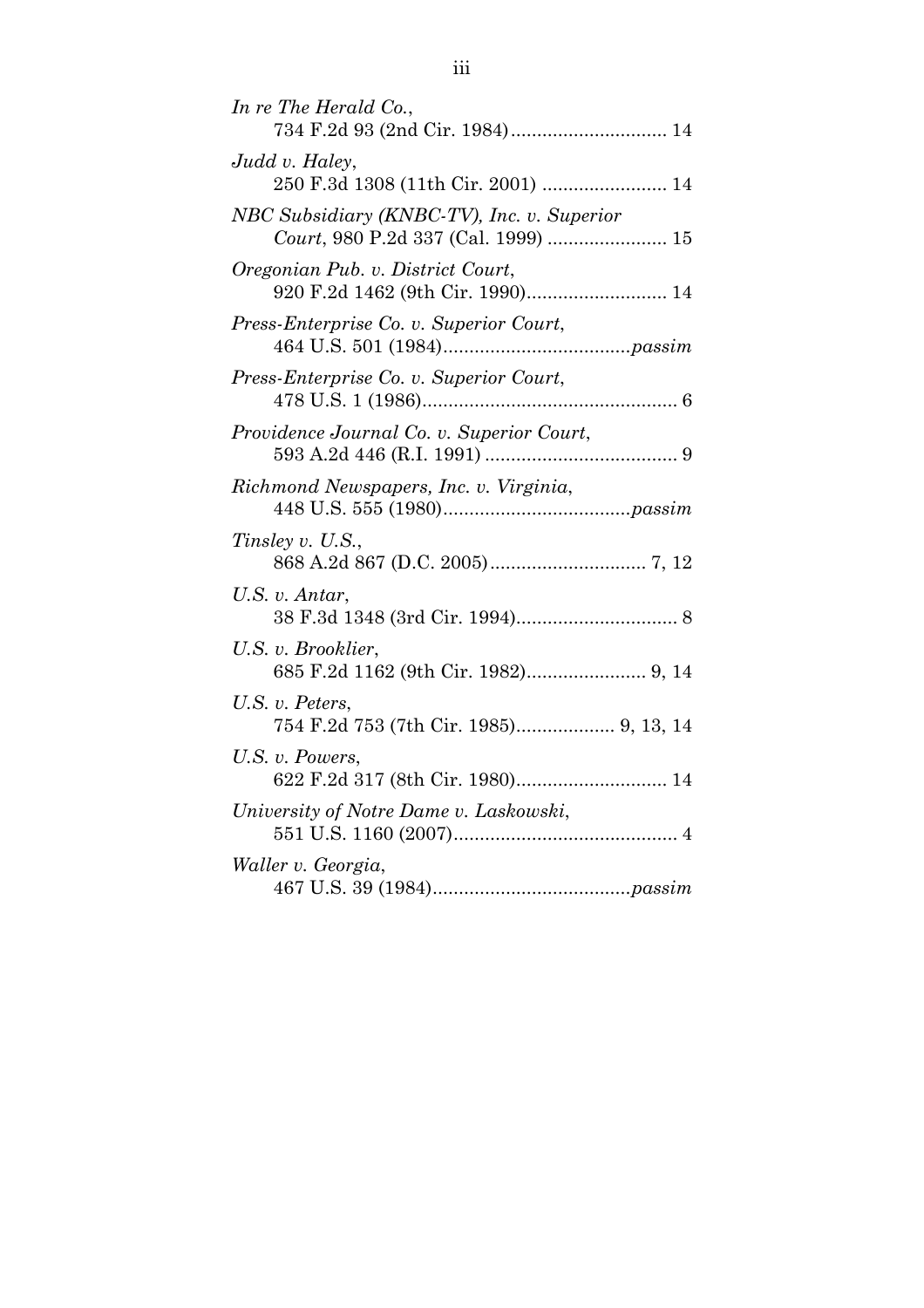## **STATUTES AND REGULATIONS**

## **OTHER**

| E. Jenks, The Book of English Law                                                       |
|-----------------------------------------------------------------------------------------|
| F. Pollock, <i>English Law Before the Norman</i><br>Conquest, 1 Select Essays in Anglo- |
| M. Radin, The Right to a Public Trial,                                                  |
| T. Smith, De Republica Anglorum                                                         |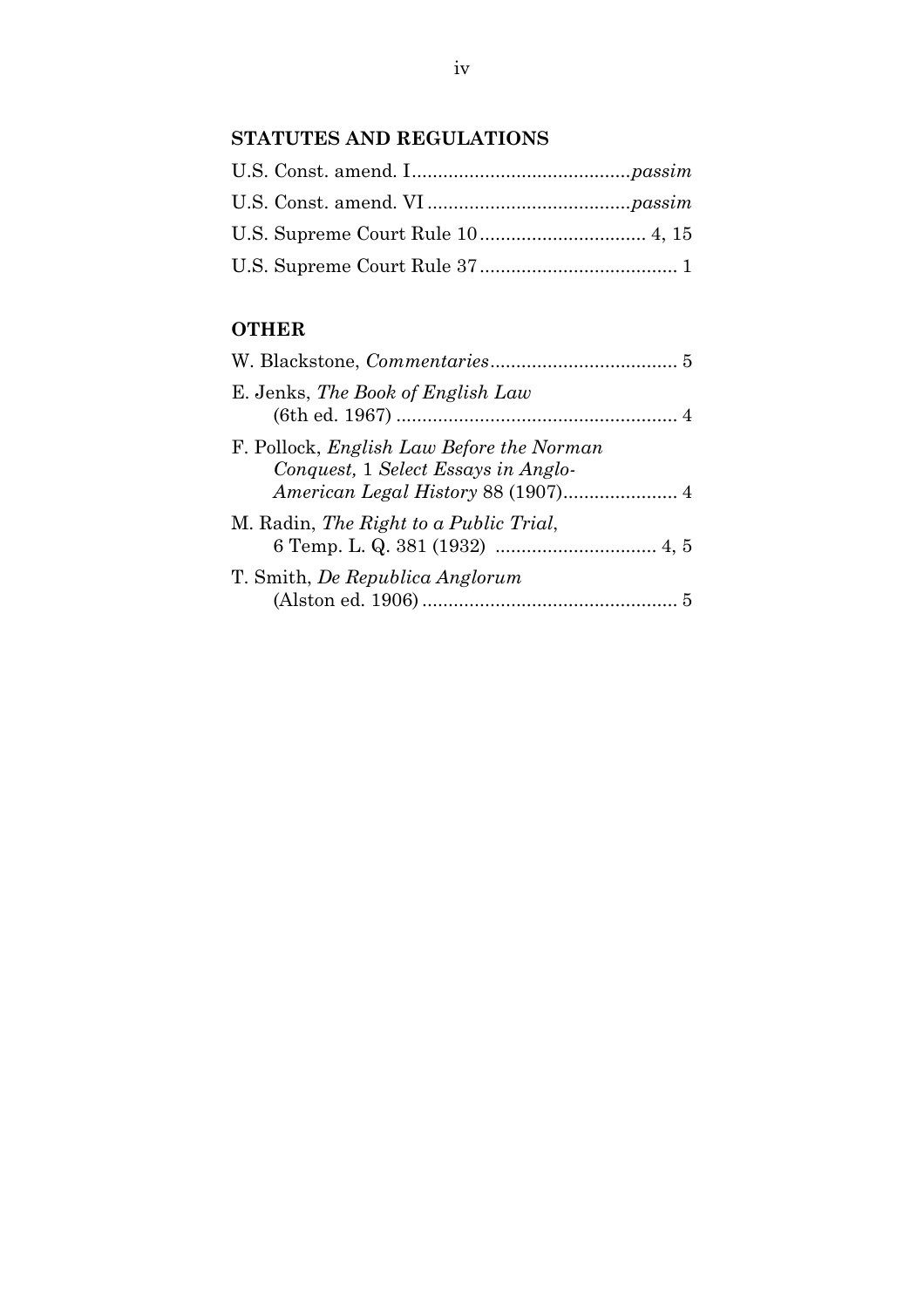#### **STATEMENT OF INTEREST<sup>1</sup>**

The Reporters Committee for Freedom of the Press is a voluntary, unincorporated association of reporters and editors that works to defend the First Amendment rights and freedom of information interests of the news media. The Reporters Committee has provided representation, guidance and research in First Amendment and Freedom of Information Act litigation since 1970.

Reporters often rely on access to court proceedings to report on matters of public concern. As "surrogates for the public," *Richmond Newspapers, Inc. v. Virginia*, 448 U.S. 555, 573 (1980), journalists need unfettered access to information that sheds light on the function of the courts – especially information as vital to the integrity of the criminal justice system as the process of picking a criminal jury. This case concerns an issue critical to the media specifically and the public in general: whether a court may exclude the public from voir dire for the sake of administrative convenience, without considering any alternatives and without identifying a specific, overriding interest in secrecy that overcomes the presumption of public access to the courts.

<sup>1</sup> Pursuant to Sup. Ct. R. 37, counsel for the *amicus curiae* declare that they authored this brief in total with no assistance from the parties; that no individuals or organizations other than the *amicus* made a monetary contribution to the preparation and submission of this brief; that counsel for all parties were given timely notice of the intent to file this brief; and that written consent of all parties to the filing of the brief *amicus curiae* has been filed with the Clerk.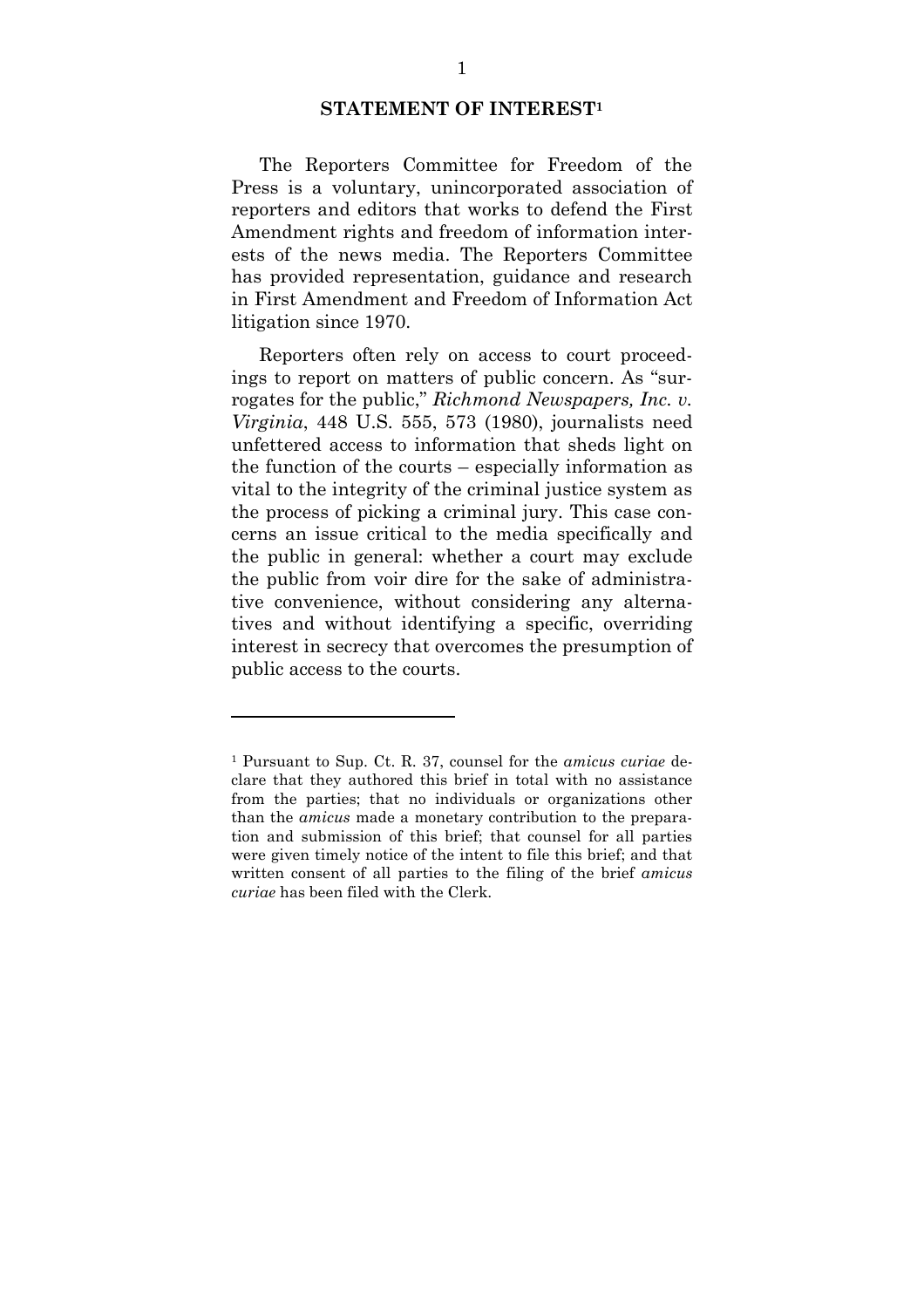#### **SUMMARY OF ARGUMENT**

 *Amicus curiae* The Reporters Committee for Freedom of the Press ("*Amicus*") urges this Court to accept review in order to clarify two things: that a trial court may not exclude the public from criminal court proceedings simply because exclusion is deemed the most convenient way to address generalized concerns about jury taint; and that judges have an independent responsibility to safeguard the right of access to court proceedings by considering less restrictive alternatives to closure.

 In this case, the trial court excluded the Petitioner's uncle from the whole of voir dire – indeed from the entire floor of the courthouse on which proceedings were being held – despite objections from defense counsel. Pet. App. F62-F63. It took this drastic action in what Chief Justice Sears, dissenting below, called "a garden variety drug trafficking case no different than hundreds or perhaps even thousands of similar cases pending on the dockets of trial courts throughout this state." *Id.* at A7. Indeed, the trial court regularly excluded the public from jury selection because it "believed – erroneously – that the constitutional commands to keep criminal trials open to the public do not apply to voir dire." *Id.* at A5. The Georgia Supreme Court approved this practice in an opinion so broad that it permits exclusion of the public from voir dire "whenever the trial judge decides, for whatever reason, that he or she would prefer to fill the courtroom with potential jurors rather than spectators." *Id.*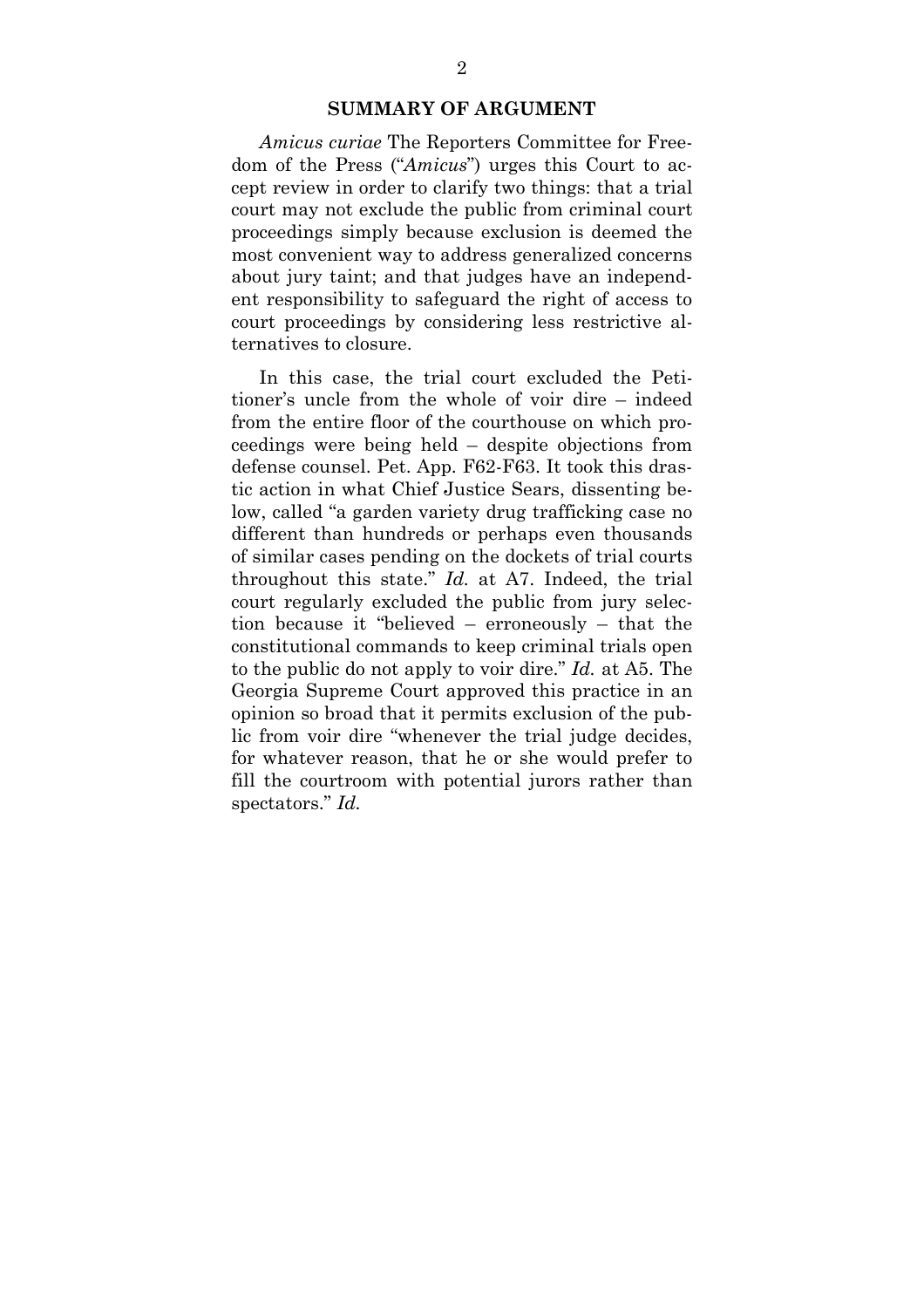The Petitioner has ably argued that excluding the public over the objections of a criminal defendant is a violation of the Sixth Amendment right to a public trial. *Amicus* writes to emphasize a second point that the petition discusses in less detail – the trial court's actions also violated public's right of access under the First Amendment. Pet. 11 n.7.

 In addition to "the Sixth Amendment right to a public trial [which is] personal to the accused," the First Amendment "secures the public an *independent* right of access to trial proceedings." *Richmond Newspapers*, 448 U.S. at 584-85 (Brennan, J., concurring in the judgment) (emphasis added). The "unbroken, uncontradicted history" of public proceedings, "supported by reasons as valid today as in centuries past," has given rise to a First Amendment presumption of public access to criminal court proceedings. *Id.* at 573. The First and Sixth Amendments each independently require a trial court considering closure to identify a specific "overriding interest based on findings that closure is essential to preserve higher values and is narrowly tailored to serve that interest." *Waller v. Georgia*, 467 U.S. 39, 45 (1984) (quoting *Press-Enterprise Co. v. Superior Court (Press-Enterprise I)*, 464 U.S. 501, 510 (1984)). Because the First Amendment right belongs to the public rather than a party, it cannot be waived by either party's act or omission. *Press-Enterprise I,* 464 U.S. at 504 (presumption of access applied even when all parties sought closure).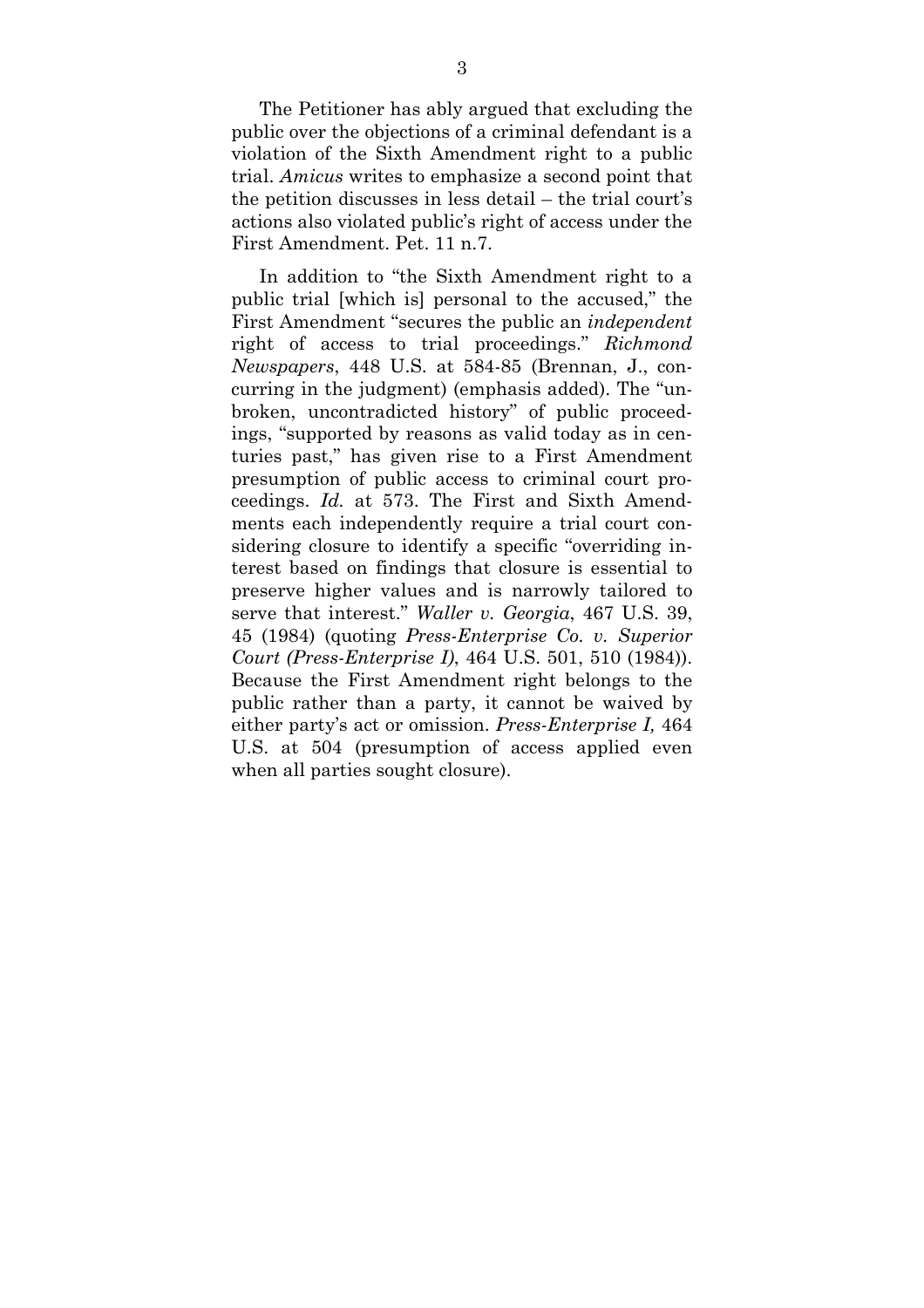The decision below ignores the unanimous judgments of *Press-Enterprise I* and *Waller*. *Amicus* urges the Court to accept review and reiterate that it meant what it said in both cases; criminal courtrooms may not be closed simply because it is easier to try cases in private, and judges have an independent responsibility to consider less restrictive alternatives to closure 2

#### **ARGUMENT**

### **I. The First Amendment protects public access to voir dire because it is vital to ensure "the basic fairness of the criminal trial."**

Anglo-American court proceedings have been open to the public "from time immemorial." *Richmond Newspapers*, 448 U.S. at 566-67 (quoting E. Jenks, *The Book of English Law* 73-74 (6th ed. 1967)). Public access was inherent in the structure of early court proceedings, because the "moots" that later evolved into juries consisted of all the freemen in a particular community. *Press-Enterprise I*, 464 U.S. at 505 & n.1 (citing Pollock, *English Law Before the Norman Conquest*, 1 *Select Essays in Anglo-American Legal History* 88, 89 (1907); Radin, *The* 

<sup>2</sup> Certiorari is appropriate where "a state court … has decided an important federal question in a way that conflicts with relevant decisions of this Court." Sup. Ct. R. 10(c). Because the decision below conflicts with rules that the Court identified in *Press-Enterprise I* and *Waller*, the Court may prefer to dispose of the case summarily. *See, e.g., Duchesne City v. Summum*, 129 S. Ct. 1523 (2009) (summarily vacating and remanding for further consideration in light of previous decision); *University of Notre Dame v. Laskowski*, 551 U.S. 1160 (2007) (same).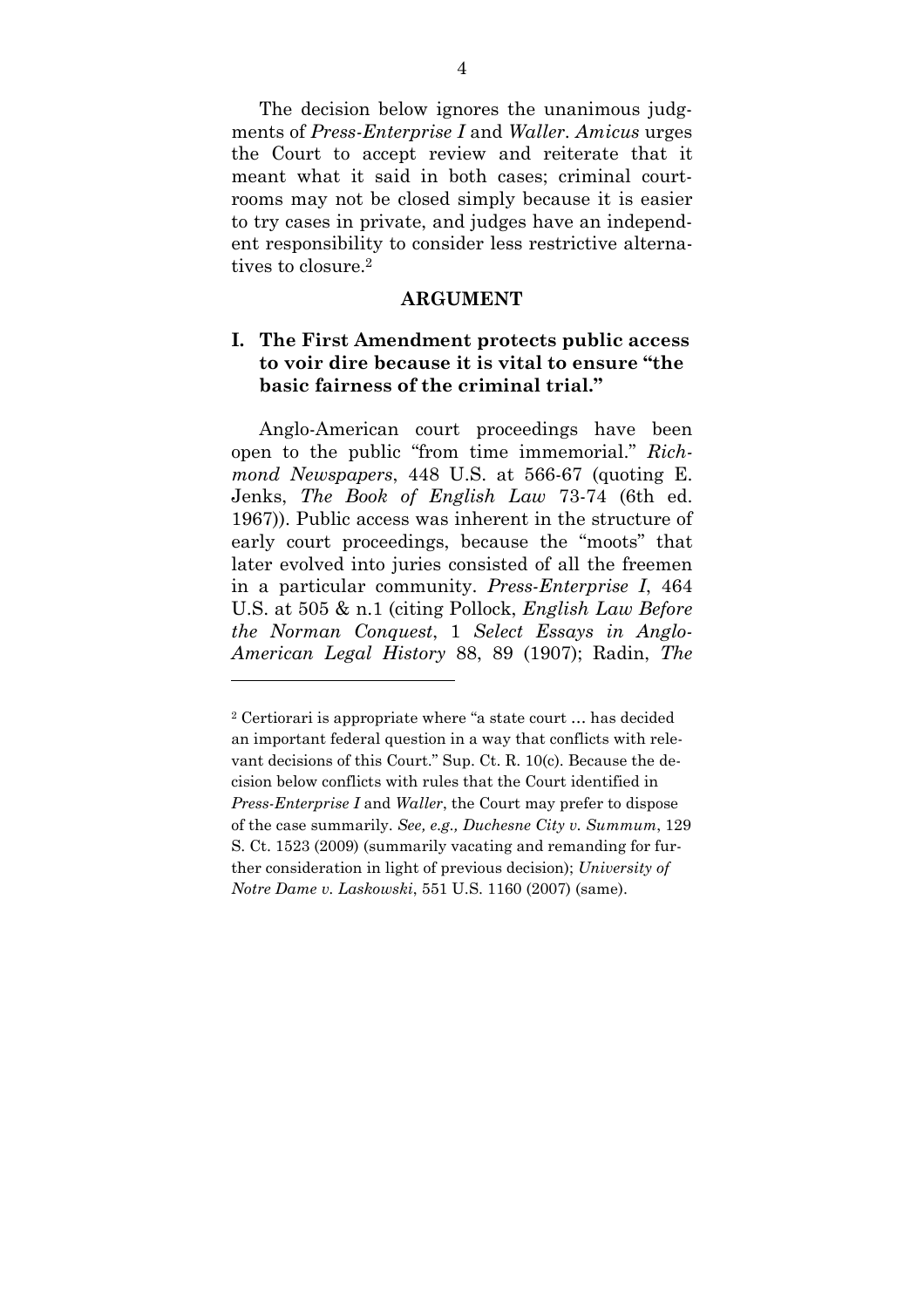*Right to a Public Trial*, 6 Temp. L. Q. 381, 388 (1932); 3 W. Blackstone, *Commentaries* \*349). Voir dire, in particular, has been public "since the development of trial by jury … with exceptions only for good cause shown." *Id.* at 505. One account from the sixteenth century noted that challenges to prospective jurors were conducted "openly, that not only the [jurors], but the Judges, the parties *and as many*  [others] *as be present may heare* (sic)." *Id.* at 507 (quoting T. Smith, *De Republica Anglorum* 96 (Alston ed. 1906)) (emphasis added by Court).

Such openness "is no quirk of history; rather, it has long been recognized as an indispensable attribute of an Anglo-American trial." *Richmond Newspapers*, 448 U.S. at 569. Voir dire is conducted in public, despite the administrative burdens inherent in open court proceedings, because "[t]he process of juror selection is itself a matter of importance, not simply to the adversaries but to the criminal justice system." *Press-Enterprise I*, 464 U.S. at 505. Secrecy in jury selection poses a clear risk to the integrity of the criminal justice system. Without the press and public to act as watchdogs on the jury system, "suspicions might arise in a particular trial (or in a series of trials) that jurors were selected from only a narrow social group, or from persons with certain political affiliations, or from persons associated with organized crime groups." *In re Globe Newspaper Co.*, 920 F.2d 88, 94 (1st Cir. 1990). And this Court has observed that as a "general rule," "judges, lawyers, witnesses, and jurors will perform their respective functions more responsibly in an open court than in secret proceedings." *Waller*, 467 U.S. at 46 n.4 (quoting *Estes v. Texas*, 381 U.S. 532, 588 (1965) (Harlan, J., concurring)).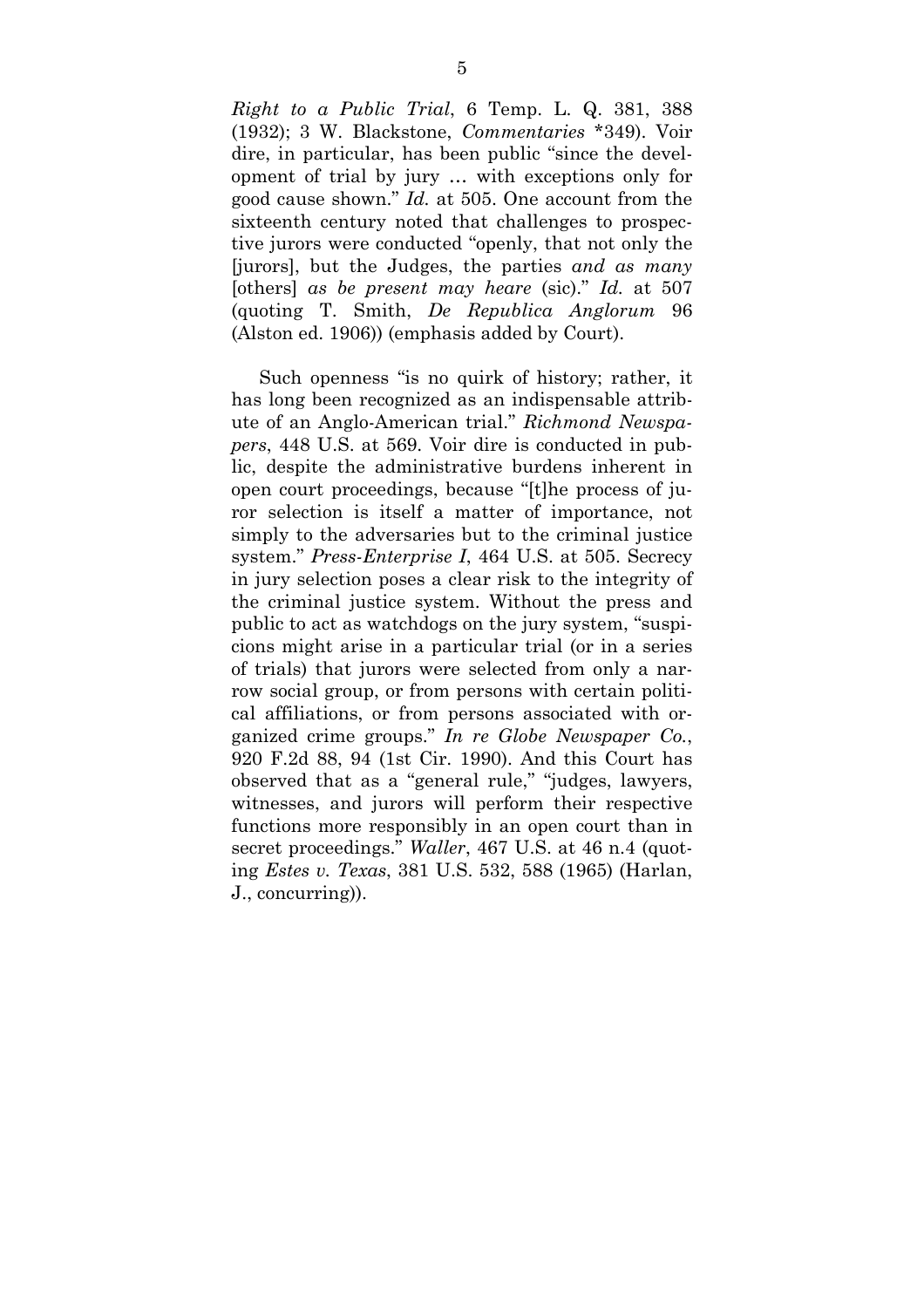Mindful both of centuries of history and the need for continued openness, this Court unanimously recognized a First Amendment presumption of access to voir dire in *Press-Enterprise I*, a case in which a state court closed most (but not all) of a six-week voir dire process in a high-profile murder prosecution. 464 U.S. at 503-04. The closure was sought by both the government and the defense, out of concern for juror privacy and the defendant's Sixth Amendment rights. *Id.* Despite the agreement of the parties and partial nature of the closure, the Supreme Court found the closure unconstitutional, noting that the "selection of jurors has presumptively been a public process" throughout Anglo-American history. *Id.* at 505. The Court reasoned that "[t]he value of openness lies in the fact that people not actually attending trials can have confidence that standards of fairness are being observed; the sure knowledge that anyone is free to attend gives assurance that established procedures are being followed and that deviations will become known." *Id.* at 508 (citing *Richmond Newspapers*, 448 U.S. at 569-571).

*Press-Enterprise I* noted that closures "must be rare and only for cause shown that outweighs the value of openness." *Id.* at 509. The presumption of openness "may be overcome only by an overriding interest based on findings that closure is essential to preserve higher values and is narrowly tailored to serve that interest," which "is to be articulated along with findings specific enough that a reviewing court can determine whether the closure order was properly entered." *Id.* at 510; *accord Press-Enterprise Co. v. Superior Court* (*Press-Enterprise II*), 478 U.S. 1, 13-14 (1986); *El Vocero de Puerto Rico (Caribbean*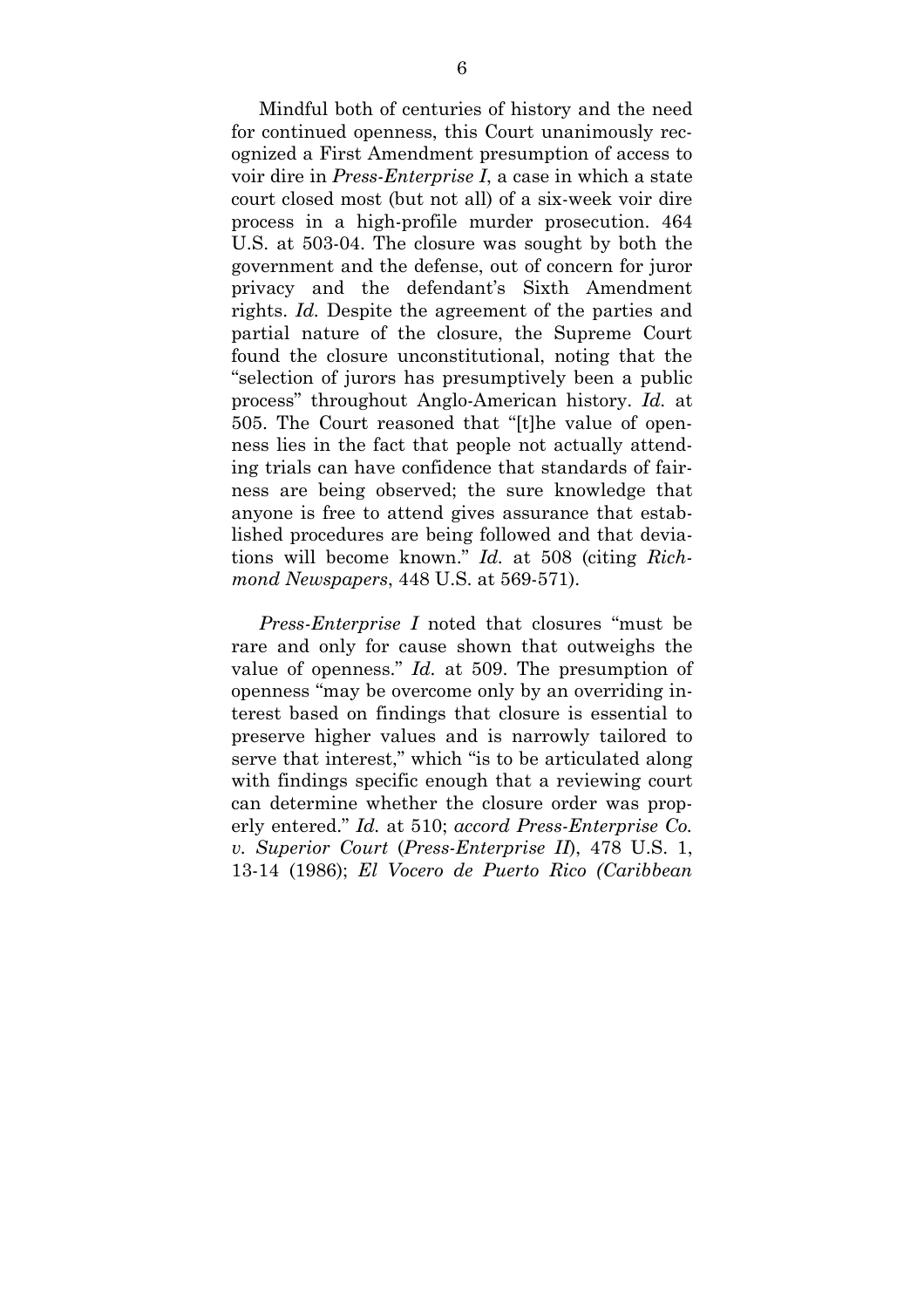*Intern. News Corp.) v. Puerto Rico*, 508 U.S. 147, 151 (1993).

In *Waller v. Georgia*, the Court adopted the *Press-Enterprise I* test for use in defendants' Sixth Amendment claims, reasoning "that the explicit Sixth Amendment right of the accused is no less protective of a public trial than the implicit First Amendment right of the press and public." *Waller*, 467 U.S. 39 at 46. It recognized the importance of the idea "that the public may see [a defendant] is fairly dealt with and not unjustly condemned, and that the presence of interested spectators may keep his triers keenly alive to a sense of their responsibility and to the importance of their functions." *Id.* (quotations omitted). *Waller* noted that "the right to an open trial may give way in certain cases to other rights or interests," but added that "[s]uch circumstances will be rare, however, and the balance of interests must be struck with special care." *Id.* at 45.

Excluding the public from a criminal proceeding without meeting the *Press-Enterprise* test, then, does violence to more than the defendant's Sixth Amendment rights. It also violates the public's First Amendment right to attend proceedings. And even where the Sixth Amendment right is explicitly waived – for example, when the defendant seeks closure – the trial court is responsible for ensuring that the "independent public interest in an open courtroom" is protected. *Tinsley v. U.S.*, 868 A.2d 867, 879 (D.C. 2005).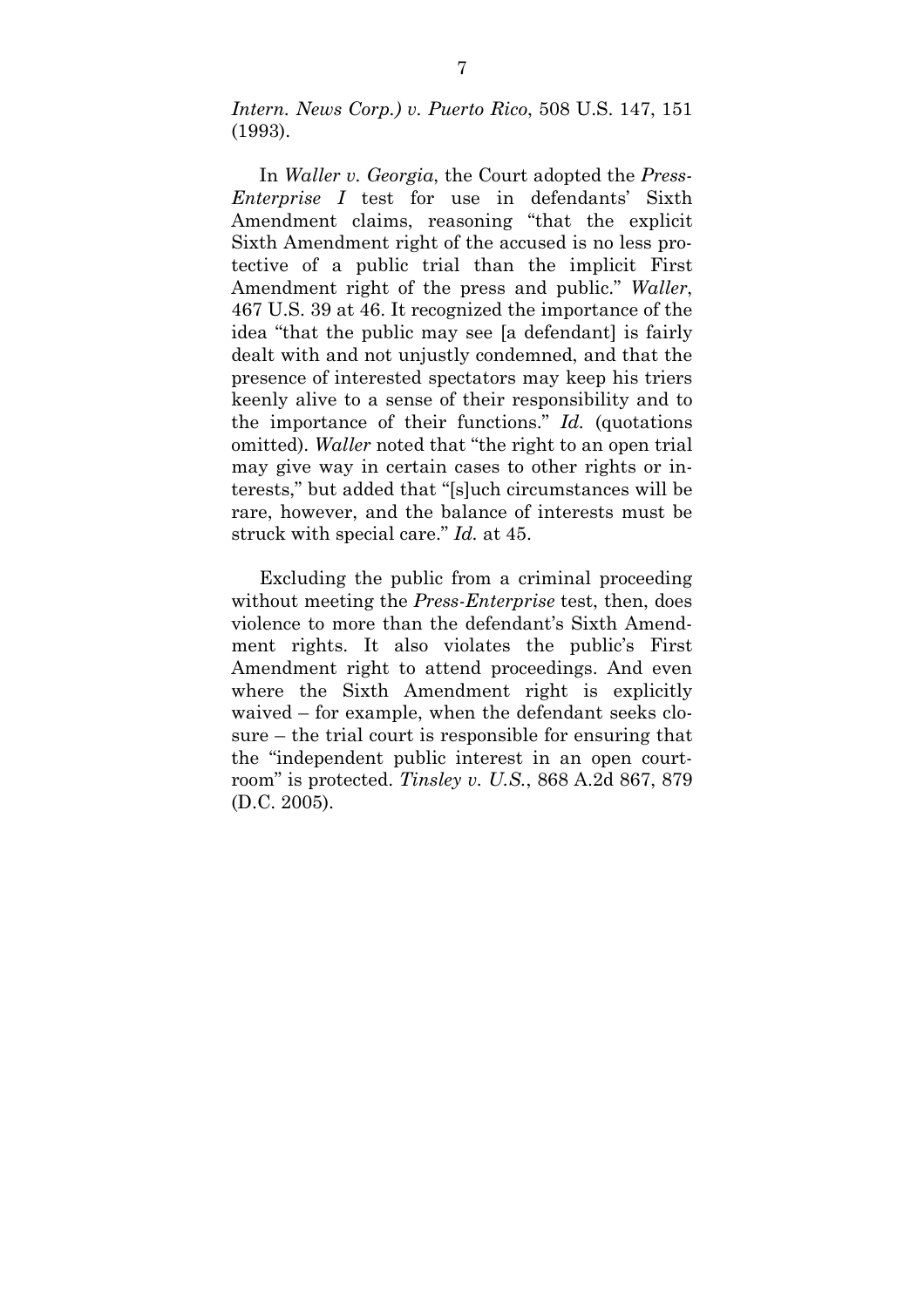### **II. The Court should accept review to reiterate that generalized, speculative concerns are insufficient to overcome the presumption of access to court proceedings.**

Under the First and the Sixth Amendments, "individualized determinations are *always* required before the right of access may be denied: 'Absent an overriding interest *articulated in findings*, the trial of a criminal case must be open to the public." *Globe Newspaper Co. v. Superior Court*, 457 U.S. 596, 608 n.20 (1982) (emphasis in original) (quoting *Richmond Newspapers*, 448 U.S. at 581); *see also Waller*, 467 U.S. at 48 (ordering new hearing where "the trial court's findings were broad and general").

The only interest cited by the court below, avoiding contamination of the jury, "is largely absent when a defendant makes an informed decision to object to the closing of the proceeding." *Walle*r, 467 U.S. at 47 n.6. But even when this concern applies in full force, "[t]he First Amendment right of access cannot be overcome by the conclusory assertion that [open proceedings] might deprive the defendant" of the right to a fair trial. *Press-Enterprise II*, 478 U.S. at 15. Closure instead requires a specific showing of a particularly acute risk of prejudice, supported by "specific, individualized findings articulated on the record before closure." *U.S. v. Antar*, 38 F.3d 1348, 1359 (3rd Cir. 1994) (citations omitted). For example, the Seventh Circuit found that a trial court "failed to establish a 'threat' to the interest in an impartial jury" because it "failed to question potential jurors as to their awareness of media coverage of the voir dire, or engage in any other inquiry to support its conclusion that the 'integrity of the process' was infected."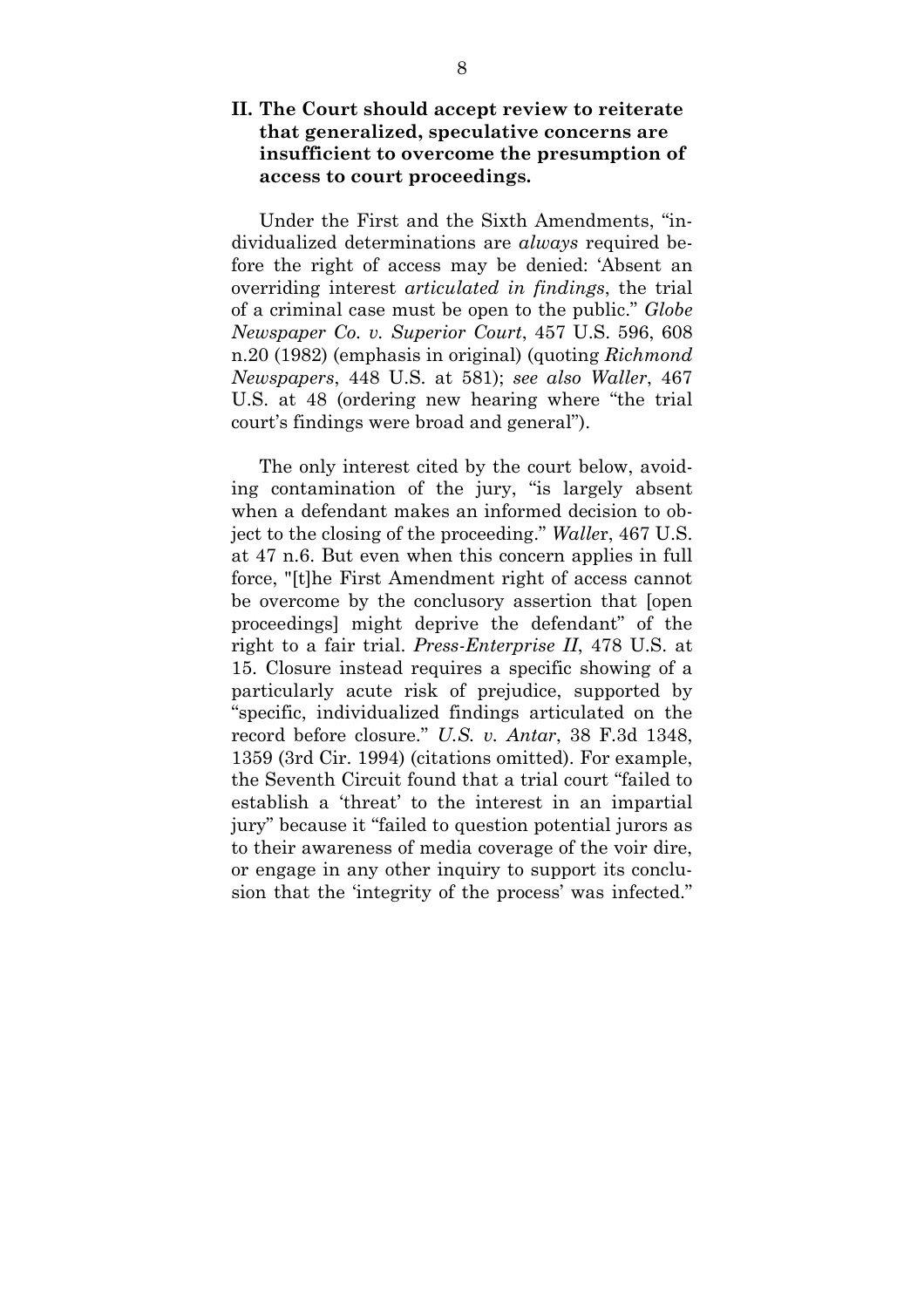*U.S. v. Peters*, 754 F.2d 753, 761 (7th Cir. 1985). Similarly, the generic finding that jurors "might be less candid if questioned in public" is not enough, because "if this general theory of potential prejudice were accepted as sufficient justification for closure without the necessity for finding potential prejudice based upon the circumstances of the particular case, all testimony could be taken in secret." *U.S. v. Brooklier*, 685 F.2d 1162, 1169 (9th Cir. 1982). Thus, the Second Circuit allowed voir dire to be closed in a racially-charged criminal trial where "potential jurors were unlikely to admit openly to harboring racist views." *ABC, Inc. v. Stewart*, 360 F.3d 90, 101 (2nd Cir. 2004). But it rejected closure in a subsequent case, because without "similarly sensitive or contentious lines of questioning," a generic interest in avoiding jury taint was insufficient to support closure. *Id.*

 Courts have been equally demanding where other interests are asserted. For example, *Press-Enterprise I* found that the presumption of openness in voir dire could be overcome where "interrogation touches on deeply personal matters that [a] person has legitimate reasons for keeping out of the public domain." *Press-Enterprise I,* 464 U.S. at 511. But vaguelyasserted "concern[s] for the privacy rights of prospective jurors and the defendant's right to a fair trial" are "speculative and [are] an insufficient basis on which to conclude that a limited closure [is] necessary." *Providence Journal Co. v. Superior Court*, 593 A.2d 446, 449 (R.I. 1991); *see also In re Dallas Morning News Co.*, 916 F.2d 205, 206 (5th Cir. 1990) (insufficient to find that "the individual questioning of potential jurors predictably will raise questions that may infringe upon the venire members' privacy and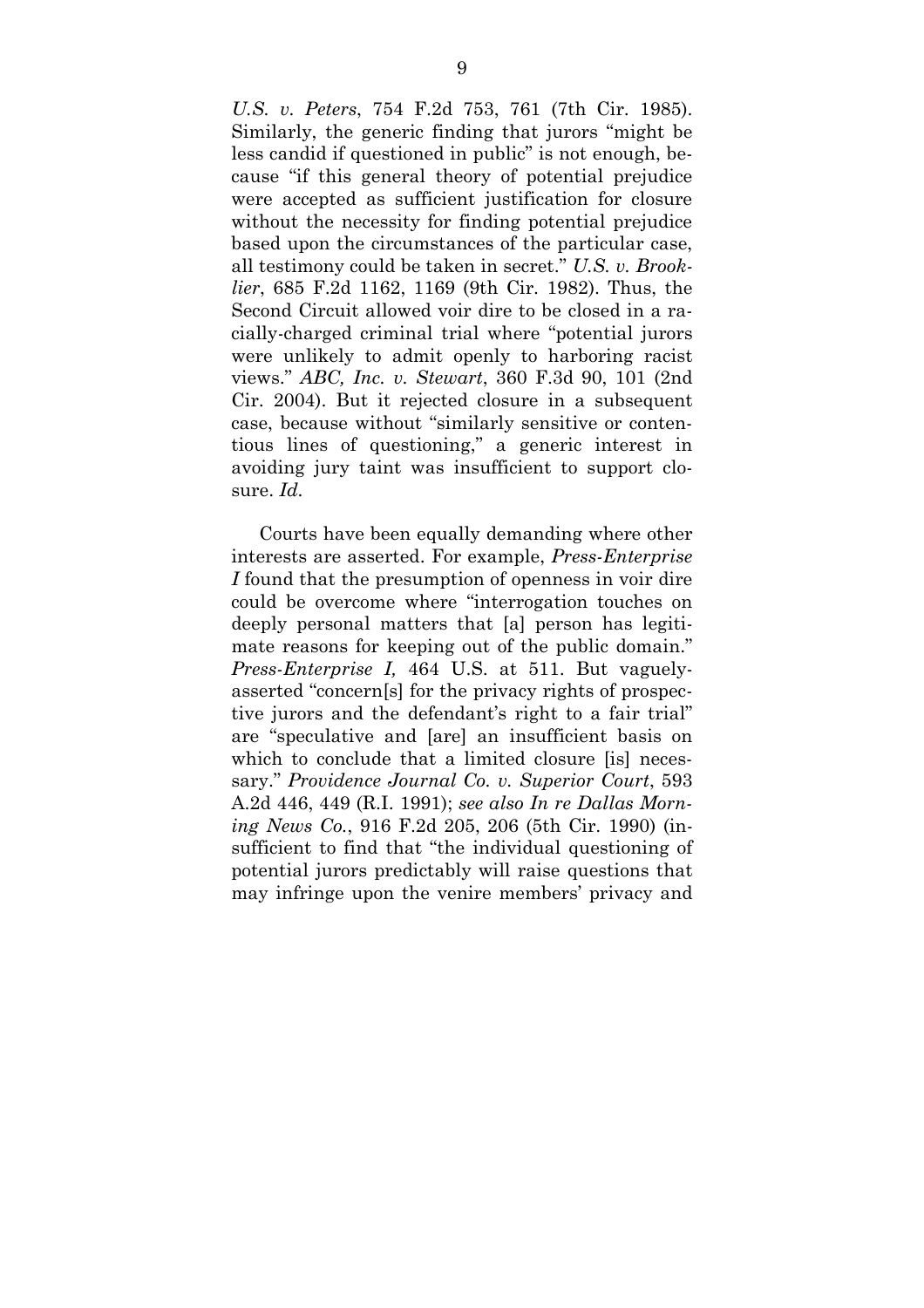that their responses may be more candid if provided in private"); *CNN, Inc. v. U.S.*, 824 F.2d 1046, 1048- 49 (D.C. Cir. 1987) (reversing court that "believed that no objective standard was available to guide [its] determination as to whether a juror's request for private questioning about a particular matter was appropriate").

As Chief Justice Sears noted in her dissent below, the case at bar involves neither "testimony by an undercover officer" nor "matters of national security." Pet. App. A7.3 The trial court offered *no* particularized findings to support the putative interest in closure. Rather, it closed voir dire as a general practice because of a vague, speculative concern that venirepersons might speak with members of the public while sitting in the courtroom. *Id.* at A2. And the Georgia Supreme Court's decision, allowing such closure without any individualized determinations, is so broad that it "permits the closure of voir dire in *every criminal case* conducted in this courtroom whenever the trial judge decides, for whatever reason, that he or she would prefer to fill the courtroom with potential jurors rather than spectators." *Id.* at A7 (emphasis in original). For this reason alone, the decision below should be overturned.

<sup>3</sup> By contrast, the *Press-Enterprise I* Court refused to presume a risk of prejudice to the jury even in a trial where "the most serious and emotional of issues were presented – the rape and strangulation killing of a fifteen year old white schoolgirl on her way to school, by a black man twenty-six years of age, with a prior conviction of forcible rape on an adolescent caucasian girl." *Press-Enterprise I*, 464 U.S. at 521 n.1 (Marshall, J., concurring in the judgment).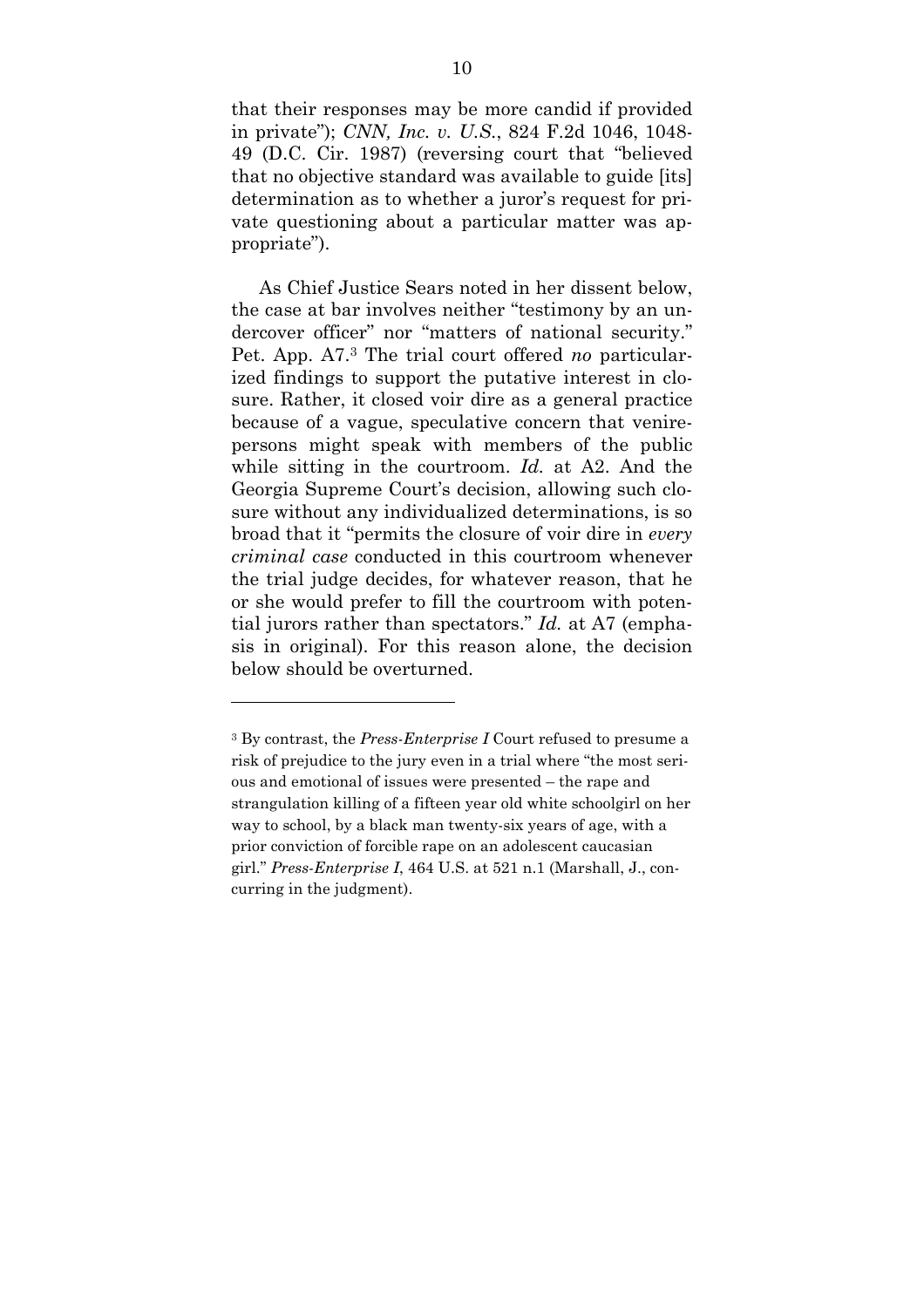### **III. The Court should accept review to vindi cate the "independent public interest in an open courtroom."**

In addition to relying on a speculative interest in closure, the trial court erred in failing to consider *any* alternatives. Defense counsel repeatedly objected to closure and asked the court to consider alternatives, only to be cut off. Still, the Georgia Supreme Court considered his objections too "nebulous" to preserve the issue. Pet. App. A4.<sup>4</sup>

*Press-Enterprise I and Waller* held that "the trial court must consider reasonable alternatives to closing the proceeding, and it must make findings adequate to support the closure." *Waller*, 467 U.S. at 48 (*citing Press-Enterprise I*, 464 U.S. 501). And "a trial court should be obliged to show that the order in question constitutes *the least restrictive means available* for protecting compelling state interests." *Press-Enterprise I*, 464 U.S. at 520 (Marshall, J. concurring) (emphasis in original). The *Waller* Court ordered Georgia to provide a new hearing in part because "[t]he court did not consider alternatives to immediate closure of the entire hearing" and "[t]he post hoc assertion by the Georgia Supreme Court

<sup>4</sup> Defense counsel did everything within his power to avoid the exclusion of the public. The record shows he objected to the exclusion of the public from the courtroom, was cut off by the court as he attempted to discuss alternatives to closure, and noted an exception to the trial court's order. Pet. App. F62-F63. It is difficult to imagine how an attorney, reporter, or member of the public could be any more persistent in objecting to court closure without risking sanctions.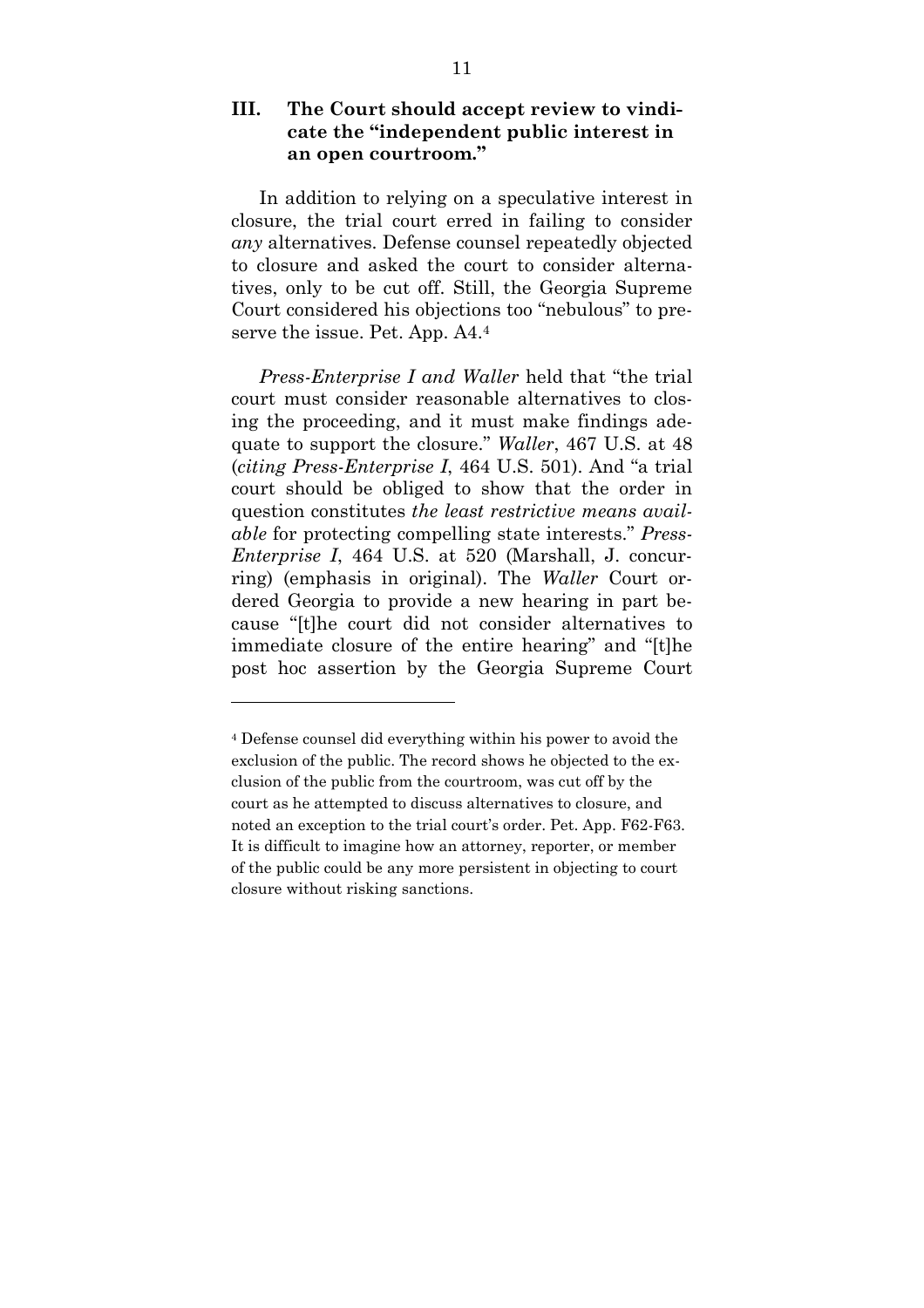that the trial court balanced petitioners' right to a public hearing against the privacy rights of others cannot satisfy the deficiencies in the trial court's record." *Waller*, 467 U.S. at 48-49 n.8. Neither *Waller*  nor *Press-Enterprise I* contains *any* indication that the opponents of closure suggested alternatives. *Ayala v. Speckard*, 131 F.3d 62, 76-77 (2nd Cir.1997) (*en banc*) (Parker, J., dissenting). Both place the responsibility for considering alternatives to closures squarely on the trial court.<sup>5</sup>

This requirement to independently consider alternatives applies to both the *Press-Enterprise I* First Amendment analysis and the *Waller* Sixth Amendment analysis. But it takes on added force in the First Amendment context because judges are the guardians of the "independent public interest in an open courtroom." *Tinsley*, 868 A.2d at 879. Thus, trial courts should not "be absolved from considering even the most obvious reasonable alternatives to exclusion of the public that may be available merely because the parties have failed to propose them." *Id.* 

l

<sup>5</sup> The trial court below acted on its own motion in excluding the public. Pet. App. A2. The Georgia Supreme Court found that a *court* ordering closure sua sponte should be subject to fewer restraints than a *party* moving for closure. *Id.* at A5 n.5. But, as Chief Justice Sears noted, "[t]he constitutional right to a public trial is designed primarily to police the conduct of the judges who preside over them by exposing their actions to public scrutiny. Thus, it would seem even more important to require specific consideration, on the record, of alternatives when a trial court closes a portion of a trial to the public without any prompting by the parties." *Id.* at A6-A7 (*citing In re Oliver*, 333 U.S. 257, 270 (1948)).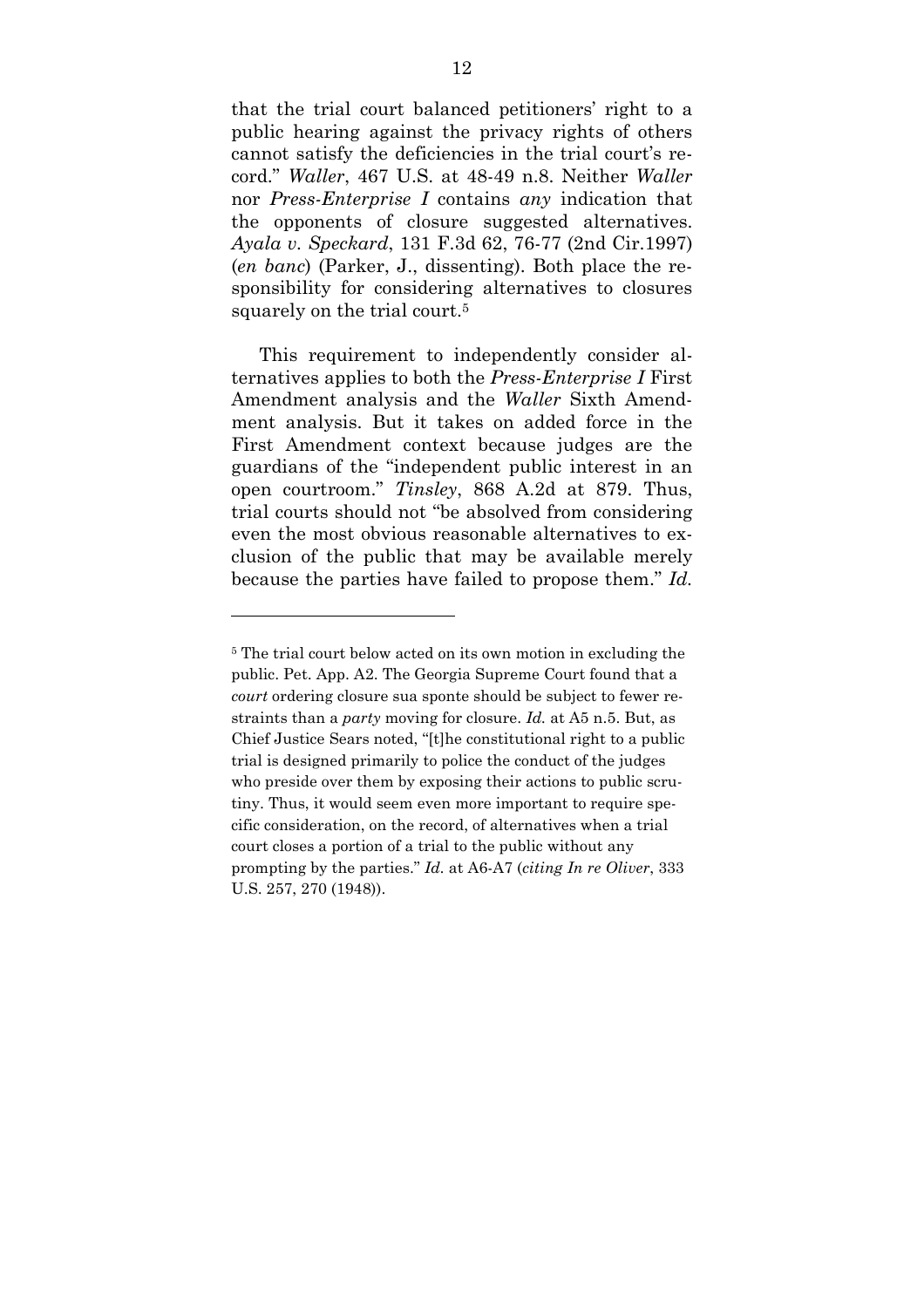In the First Amendment context, "there is a risk that the only parties present – the prosecutor and the defendant – may agree that closure is proper, leaving the public's interest unrepresented unless the trial court assumes the responsibility of protecting that interest." *Ayala*, 131 F.3d at 74 (Walker, J., concurring). $6$ 

The court below identified a longstanding split of authority regarding whether a court must "sua sponte, advance its own alternatives to" closure. Pet. App. A4. Many courts have looked to the language of *Press-Enterprise I* and concluded that the First Amendment requires judges to independently consider alternatives to closure. *See, e.g., Peters*, 754 F.2d at 761-63 (closure violated First Amendment where neither trial court nor party seeking closure "explain[ed] why other alternatives to closure were unavailable"); *CNN*, 824 F.2d at 1049 ("the District Court failed to abide by the standards set forth in *Press-Enterprise* for closing voir dire proceedings in

l

<sup>&</sup>lt;sup>6</sup> The court below suggests that requiring sua sponte consideration of alternatives "would place an impractical – if not impossible – burden on trial courts" because "a defendant on appeal could likely always" identify an alternative that was not considered. Pet. App. A4 (citation omitted). But the issue here is not that the court failed to exhaust every conceivable alternative to closure. Rather, it failed completely to consider alternatives because it was not aware that it was required to do so. *Id.* at A5. At the very least, a trial court should sua sponte consider the most common alternatives to closure before settling on total exclusion of the public. *See CNN*, 824 F.2d at 1049 (reversing where court failed to consider an alternative "expressly contemplate[d]" in *Press-Enterprise I*).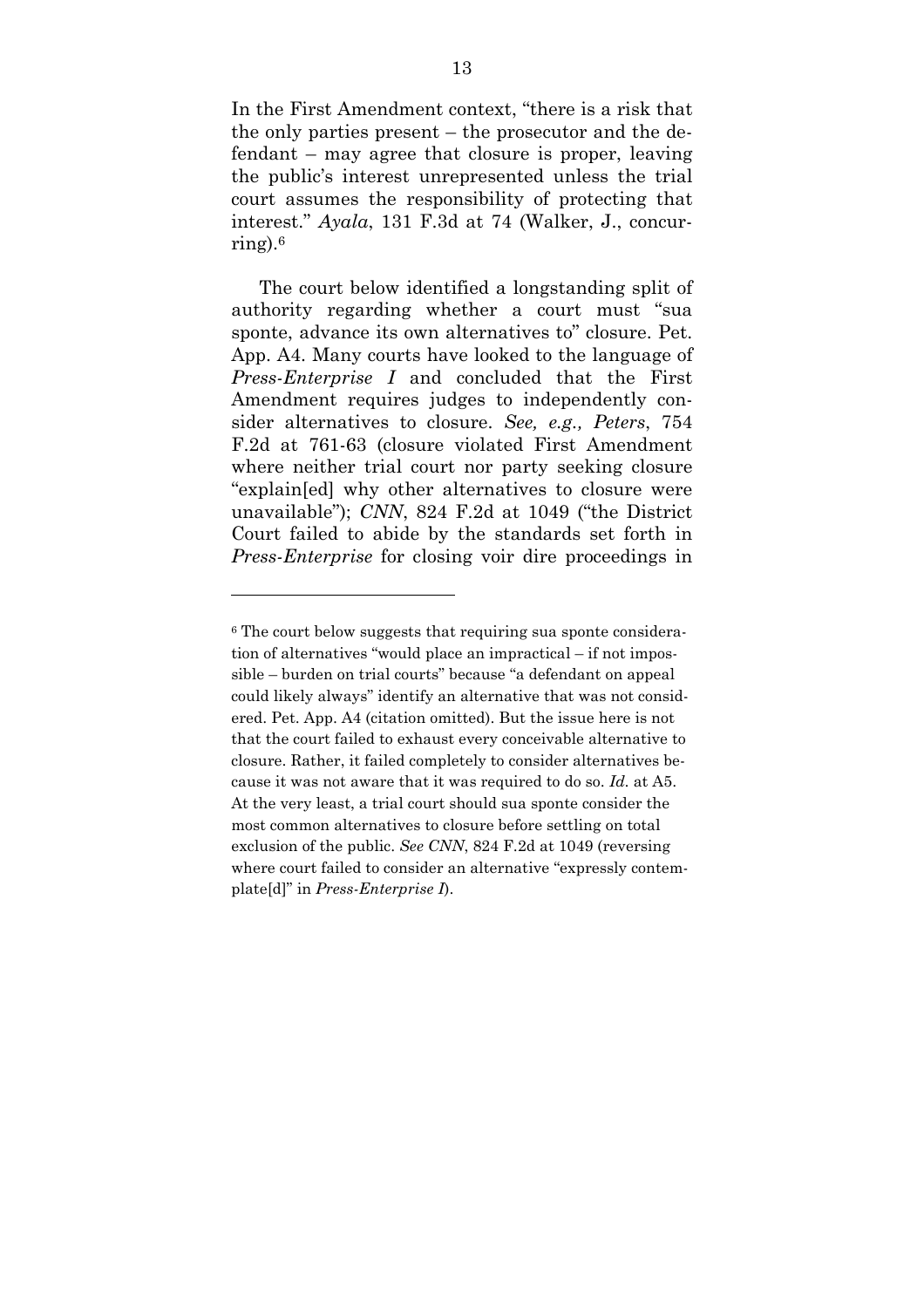criminal cases" in part because it "acted apparently without considering alternatives that might minimize the degree of closure"); *In re The Herald Co.*, 734 F.2d 93, 100 (2nd Cir. 1984) ("the trial judge must consider alternatives and reach a reasoned conclusion that closure is a preferable course to follow to safeguard the interests at issue"). Others have emphasized that under *Press-Enterprise I*, it "is the burden of the party seeking closure … to present facts supporting closure and to demonstrate that available alternatives will not protect his rights." *Oregonian Pub. v. District Court*, 920 F.2d 1462, 1467 (9th Cir. 1990) (*citing Brooklier*, 685 F.2d at 1167, 1169); *see also Peters*, 754 F.2d at 761 (party seeking closure "carried the burden of persuasion"); *Associated Press v. District Court*, 705 F.2d 1143, 1145 (9th Cir. 1983) (proponent of closure must show closure is "strictly and inescapably necessary"). Though they sometimes differ in how they allocate the burden between proponents of closure and the court – here, one and the same – these decisions make clear that the *opponents* of closure are not responsible for proposing alternatives.<sup>7</sup>

Other courts, relying on Justice Powell's concurrence in *Gannett Co. v. DePasquale*, 443 U.S. 368 (1979), have found that opponents of closure must

<sup>7</sup> The Petitioner likewise has cited Sixth Amendment cases from several circuits and state high courts placing the burden of exploring alternatives to closure on the proponent of closure, the court, or both. *See*, *e.g.*, Pet. at 19 n.15 (*citing*, *inter alia*, *Guzman v. Scully*, 80 F.3d 772, 774, 776 (2nd Cir. 1996); *U.S. v. Powers*, 622 F.2d 317, 325 (8th Cir. 1980); *Judd v. Haley*, 250 F.3d 1308, 1317 (11th Cir. 2001)).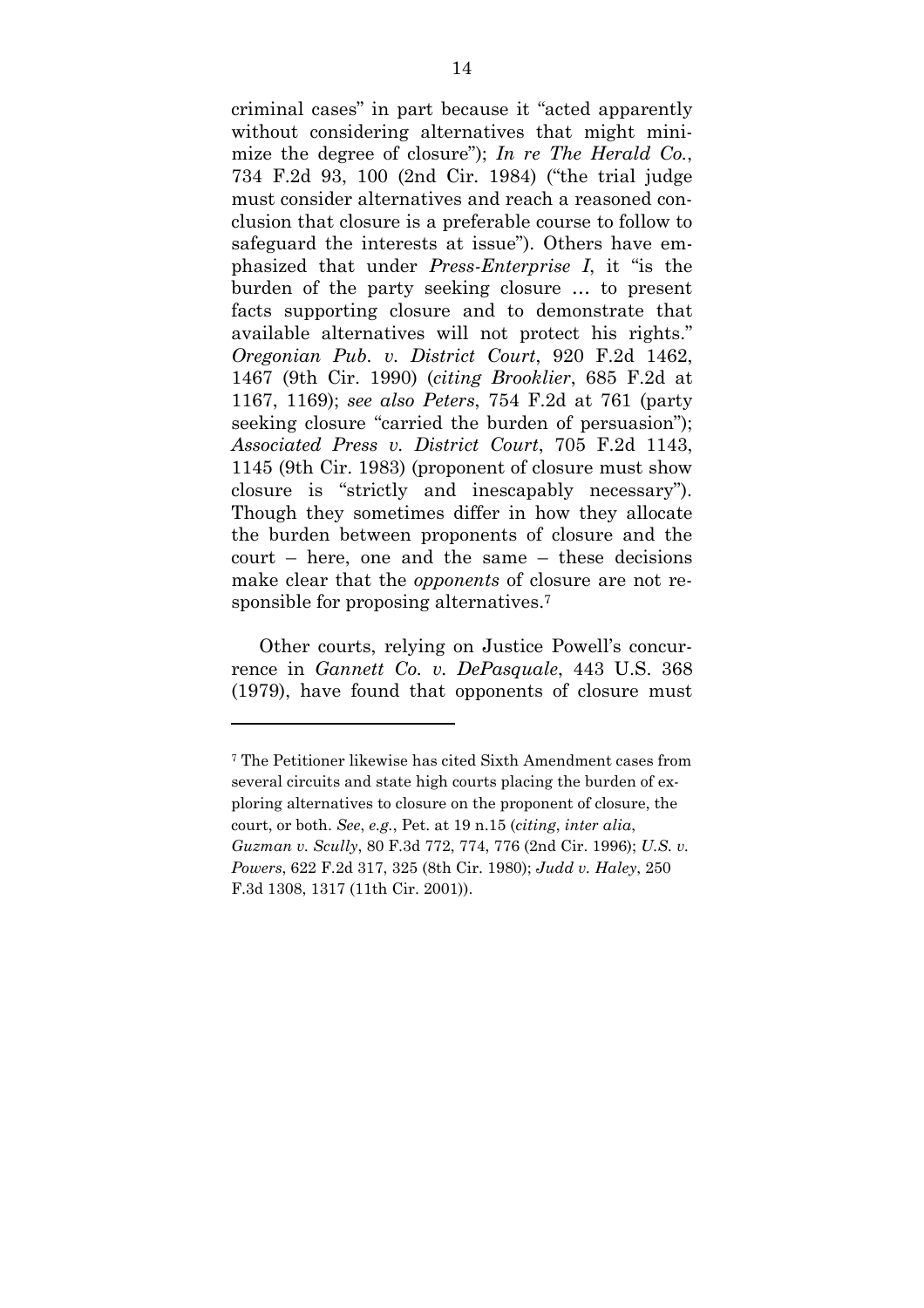suggest alternatives. *See NBC Subsidiary (KNBC-TV), Inc. v. Superior Court*, 980 P.2d 337, 365 n.40 (Cal. 1999). The Second Circuit thus relied on the concurrence in finding that "once a trial judge has determined that limited closure is warranted as an alternative to complete closure, the judge [need not] sua sponte consider further alternatives to the alternative deemed appropriate." *Ayala*, 131 F.3d at 71, 75. But as the dissenting judges in that case pointed out, *Waller* "was also authored by Justice Powell, was decided several years after *Gannett* and is controlling." *Id.* at 77 n.8 (Parker, J., dissenting).<sup>8</sup>

This split among multiple federal appellate courts and state courts of last resort on an important federal question is reason alone to accept review. Sup. Ct. R. 10(a),(b). The Court should reiterate that no party can waive the public's independent First Amendment right of access to proceedings. The First Amendment, perhaps even more than the Sixth, imposes on a trial court the independent obligation to safeguard the public interest by considering less restrictive alternatives to closure. Nor can the public interest in openness apply only when a member of the press or public jumps up and offers alternatives

<sup>8</sup> The court below relied on *Ayala*, concluding that the closure was a limited one because "exclusion of observers was only for the duration of jury voir dire." Pet. App. A3. But the closure authorized in that case was far more limited, including just "the testimony of one witness" who feared for his life because of his undercover work. *Ayala*, 131 F.3d at 64. *Ayala* explicitly declined to decide whether *Waller* requires judges to consider alternatives sua sponte when faced with more extensive closures, such as the one here. *See Id.* at 71.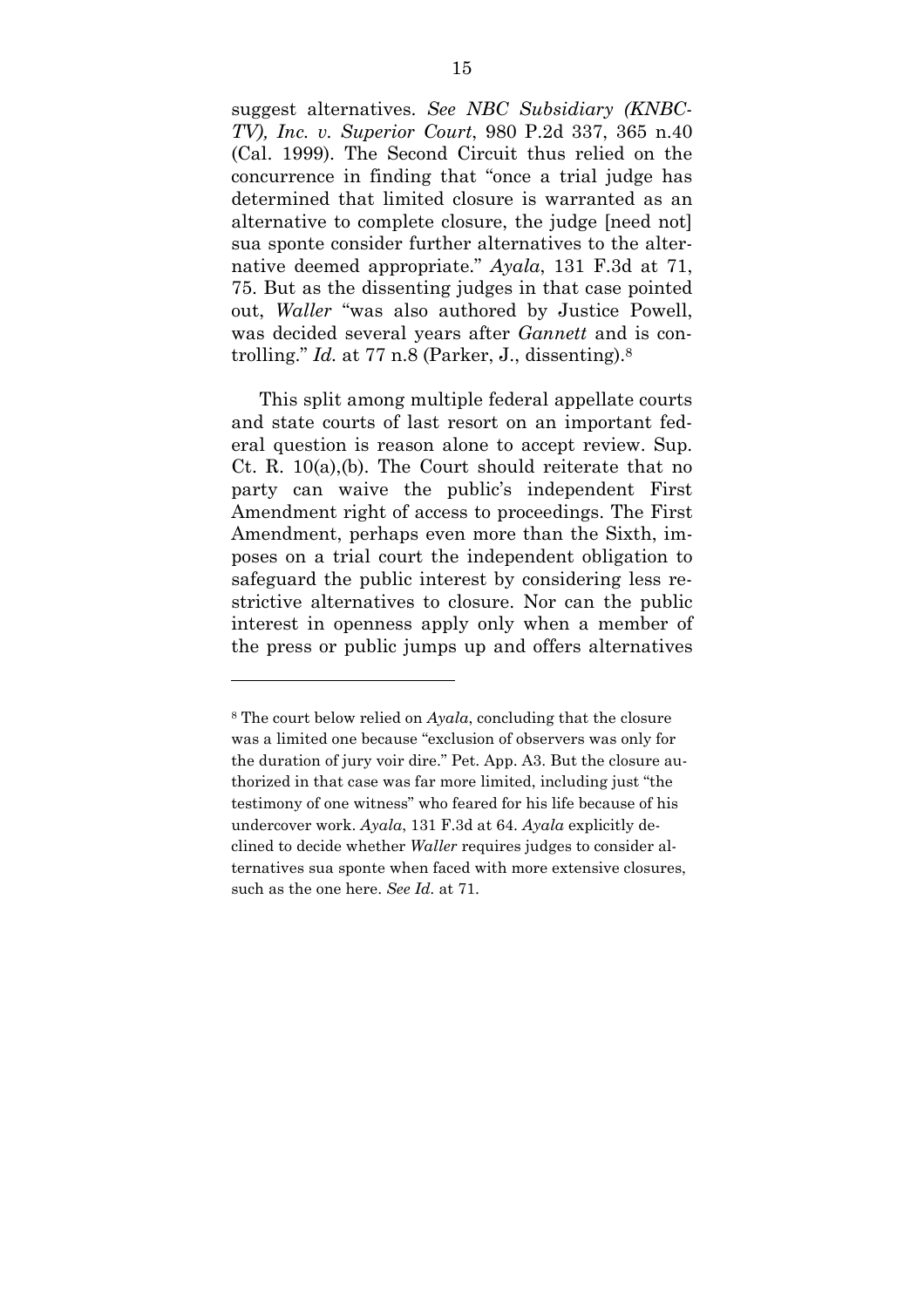to court closure. Such a requirement would eviscerate the guarantee of public access.

#### **CONCLUSION**

 Before a trial court excludes the public from criminal court proceedings, both the First and the Sixth Amendments require it to cite a particularized concern mandating closure and consider whether alternatives would alleviate the concern. Failing to observe these procedural safeguards irreparably harms the rights of the defendant, the public, and the press.

 The trial court below excluded the public from jury selection because of a mistaken belief that voir dire was not a public proceeding. But rather than correct this error, the Georgia Supreme Court compounded it. The decision below rewrote the *Press-Enterprise* test, replacing compelling interests with administrative convenience and shifting the evidentiary burden from the party seeking closure to the party opposing it. The Court should accept review and reiterate that judges may not exclude the public any time convenience dictates, and that they may not do so without considering alternatives more in line with the centuries-old practice of conducting criminal trials in public view.